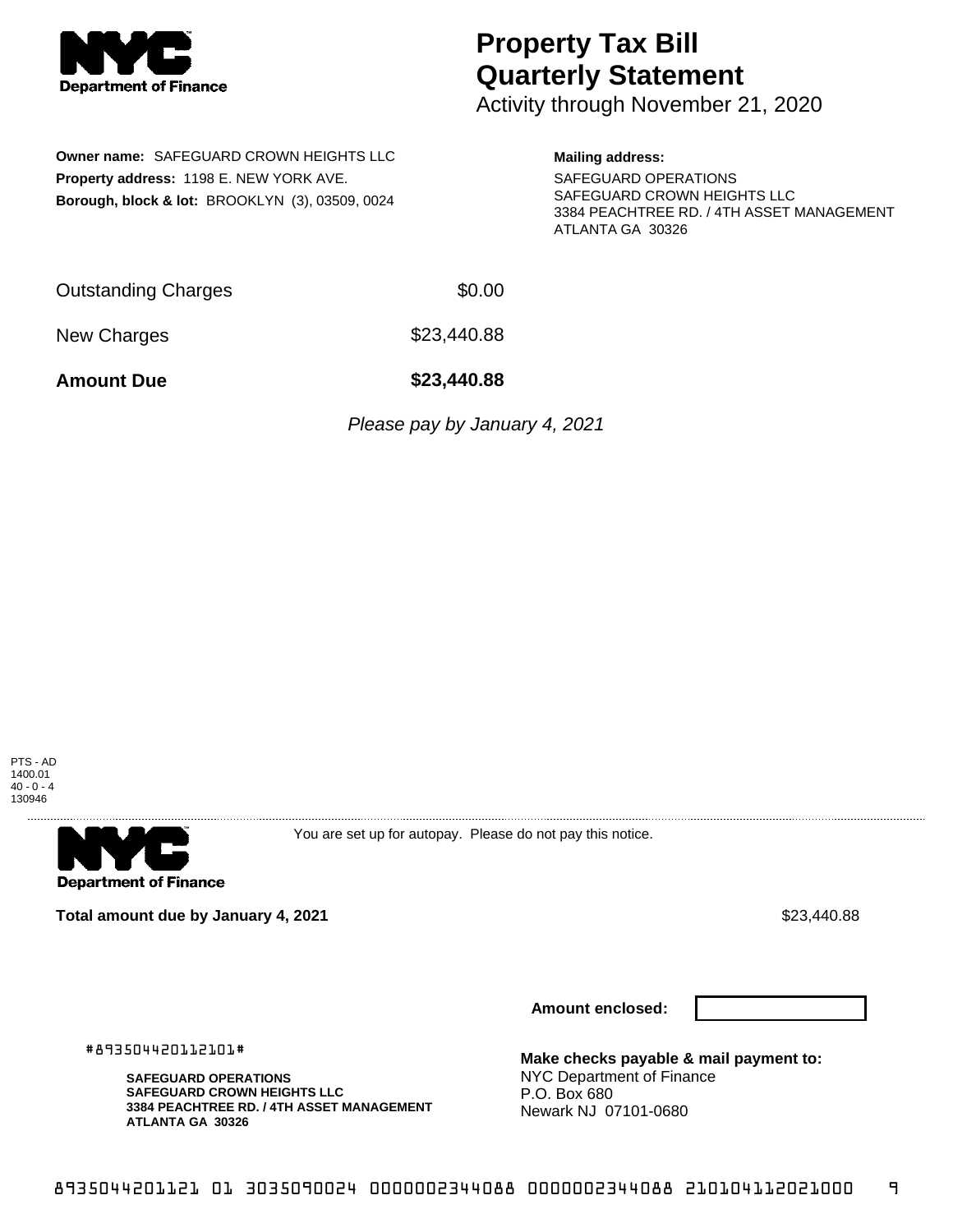

| <b>Billing Summary</b>                                                     | <b>Activity Date Due Date</b> | <b>Amount</b> |
|----------------------------------------------------------------------------|-------------------------------|---------------|
| Outstanding charges including interest and payments                        |                               | \$0.00        |
| Finance-Property Tax                                                       | 01/01/2021                    | \$22,762.56   |
| <b>Adopted Tax Rate</b>                                                    |                               | \$678.32      |
| Total amount due                                                           |                               | \$23,440.88   |
| How We Calculated Your Property Tax For July 1, 2020 Through June 30, 2021 |                               |               |
|                                                                            | Overall                       |               |
| Tax class 4 - Commercial Or Industrial                                     | <b>Tax Rate</b>               |               |
| Original tax rate billed                                                   | 10.5370%                      |               |
| New Tax rate                                                               | 10.6940%                      |               |
| Estimated Market Value \$5,662,000                                         |                               |               |
|                                                                            |                               | <b>Taxes</b>  |
| <b>Billable Assessed Value</b>                                             | \$2,473,070                   |               |
| <b>ICIP</b>                                                                | $-2,041,020.00$               |               |
| <b>Taxable Value</b>                                                       | \$432,050 x 10.6940%          |               |
| <b>Tax Before Abatements and STAR</b>                                      | \$46,203.44                   | \$46,203.44   |
| Annual property tax                                                        |                               | \$46,203.44   |
| Original property tax billed in June 2020                                  |                               | \$45,525.12   |
| Change In Property Tax Bill Based On New Tax Rate                          |                               | \$678.32      |

Please call 311 to speak to a representative to make a property tax payment by telephone.

For information about the interest rate charged on late payments, visit nyc.gov/taxbill.

If you own income-producing property, you must file a Real Property Income and Expense (RPIE) statement or a claim of exclusion unless you are exempt by law. You must also file information about any ground or second floor storefront units on the premises, even if you are exempt from filing an RPIE statement. RPIE filers whose properties have an actual assessed value of \$750,000 or greater will be required to file rent roll information. The deadline to file is **June 1, 2021**. Failure to file will result in penalties and interest, which will become a lien on your property if they go unpaid. Visit [www.nyc.gov/rpie](https://gcc01.safelinks.protection.outlook.com/?url=http%3A%2F%2Fwww.nyc.gov%2Frpie&data=04%7C01%7CNopperB%40finance.nyc.gov%7Cb5441c0febda4654c59308d871e42e3d%7C32f56fc75f814e22a95b15da66513bef%7C0%7C0%7C637384572119592751%7CUnknown%7CTWFpbGZsb3d8eyJWIjoiMC4wLjAwMDAiLCJQIjoiV2luMzIiLCJBTiI6Ik1haWwiLCJXVCI6Mn0%3D%7C1000&sdata=5r9tfjT5xGtYBarIoWvpryLYlBW%2BnkEP80XChdlWHLU%3D&reserved=0) for more information.

## **Home banking payment instructions:**

- 1. **Log** into your bank or online bill pay website.
- 2. **Add** the new payee: NYC DOF Property Tax. Enter your account number, which is your boro, block and lot, as it appears here: 3-03509-0024 . You may also need to enter the address for the Department of Finance. The address is P.O. Box 680, Newark NJ 07101-0680.
- 3. **Schedule** your online payment using your checking or savings account.

## **Did Your Mailing Address Change?** If so, please visit us at **nyc.gov/changemailingaddress** or call **311.**

When you provide a check as payment, you authorize us either to use information from your check to make a one-time electronic fund

transfer from your account or to process the payment as a check transaction.